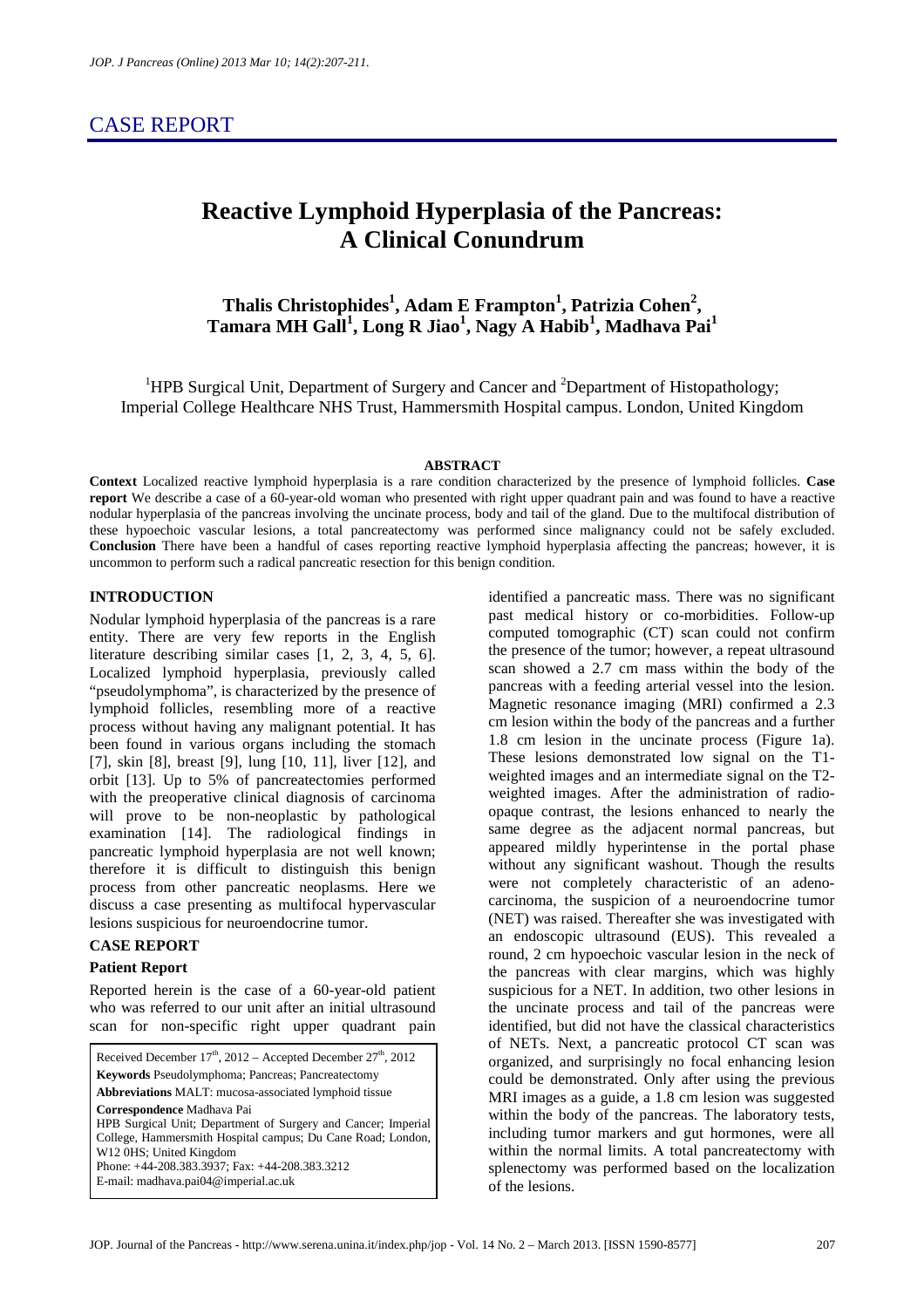### **Histopathologic Findings**

Macroscopic examination of the specimen showed an ill-defined whitish nodule measuring 1.5 cm in diameter in the uncinate and another in the body of the pancreas. The microscopic examination of this area in the body showed nodular lymphoid hyperplasia measuring 1.7x2.0 cm. The lymphoid tissue contained well-formed follicles and large germinal centers with macrophages surrounded by fibrotic stroma (Figure 1bc). The lymphoid follicles were mainly composed of large B cells in the center, with small T-cells at the periphery. A similar focus of nodular lymphoid hyperplasia was identified in the uncinate process measuring 1.5x1.8 cm in size. The tail of the pancreas was unremarkable apart from scattered small foci of lymphoid hyperplasia and a few areas low grade PanIN. Eighteen lymph nodes identified within the specimen were all normal. At this point the probable diagnosis of nodular lymphoid hyperplasia needed to be differentiated from follicular lymphoma (a mature B-cell lymphoma that is thought to originate from cells in the germinal center). Therefore, additional immunostains were performed (Figures 2 and 3). The follicular germinal centers showed CD10(+) and were negative for BCL2.  $CD21(+)$  and  $CD23(+)$  highlighted dendritic cell meshworks, whereas  $CD3(+)$  and  $CD5(+)$ showed small T-cells. Cyclin D1 appeared negative in lymphoid cells and kappa/lambda light chain restriction analysis did not reveal a monotypic lymphoid population. Therefore, the appearances confirmed the diagnosis of reactive inflammatory infiltrate and no malignancy. At follow-up, contrast enhanced CT of the chest, abdomen and pelvis 6 months post-operatively has shown no disease recurrence or new lesions.

## **DISCUSSION**

Reactive lymphoid hyperplasia of the pancreas is extremely rare condition with few cases described in full with regards to details of presentation, operative findings and histological assessment. It is extremely difficult to differentiate from malignancy and therefore surgery is commonly offered to patients.

Only one out of the six previous reports of reactive lymphoid hyperplasia had a similar multifocal distribution to our case that required total pancreatectomy [4]. Unique features among the other cases include the concomitant finding in the liver, as reported by Amer *et al*. [1], and the spontaneous regression of a focus of pseudolymphoma in the remnant pancreas after surgical resection, as reported by Nakata *et al*. [6].

The precise mechanism for the development of reactive lymphoid hyperplasia is not clear. There are only few cases involving the pancreas; therefore, conclusions cannot be extracted. After reviewing the clinicopathological characteristics of patients with hepatic lymphoid hyperplasia, Ishida *et al*. suggested that an autoimmune or immune reaction to a gastrointestinal malignancy could be the potential triggering factor [15]. Based mostly on reported cases

regarding hepatic involvement, it seems that this condition is more commonly found in adult females, a factor which could be in favour of the suspected autoimmune mechanism. In some other cases, the



**Figure 1. a.** Magnetic resonance imaging (MRI) demonstrates two lesions (red arrows: 1.8 cm diameter in uncinate process and 2.3 cm diameter in body of pancreas) which are homogeneously hypointensive (T1-weighted sequence). **b.** Hematoxylin and eosin stained section from the nodule in the body of pancreas reveals an area of nodular lymphoid hyperplasia consisting of several hyperplastic lymphoid follicles with large germinal centers of varying sizes (white arrows) within the pancreatic parenchyma (original magnification x20). **c.** Higher magnification showing reactive germinal center (gc) with tingible body macrophages with well-preserved mantle zone (mz) and adjacent exocrine pancreatic parenchyma. Pathological diagnosis was pancreatic nodular lymphoid hyperplasia previously called "pseudolymphoma" (hematoxylin and eosin staining; original magnification x100).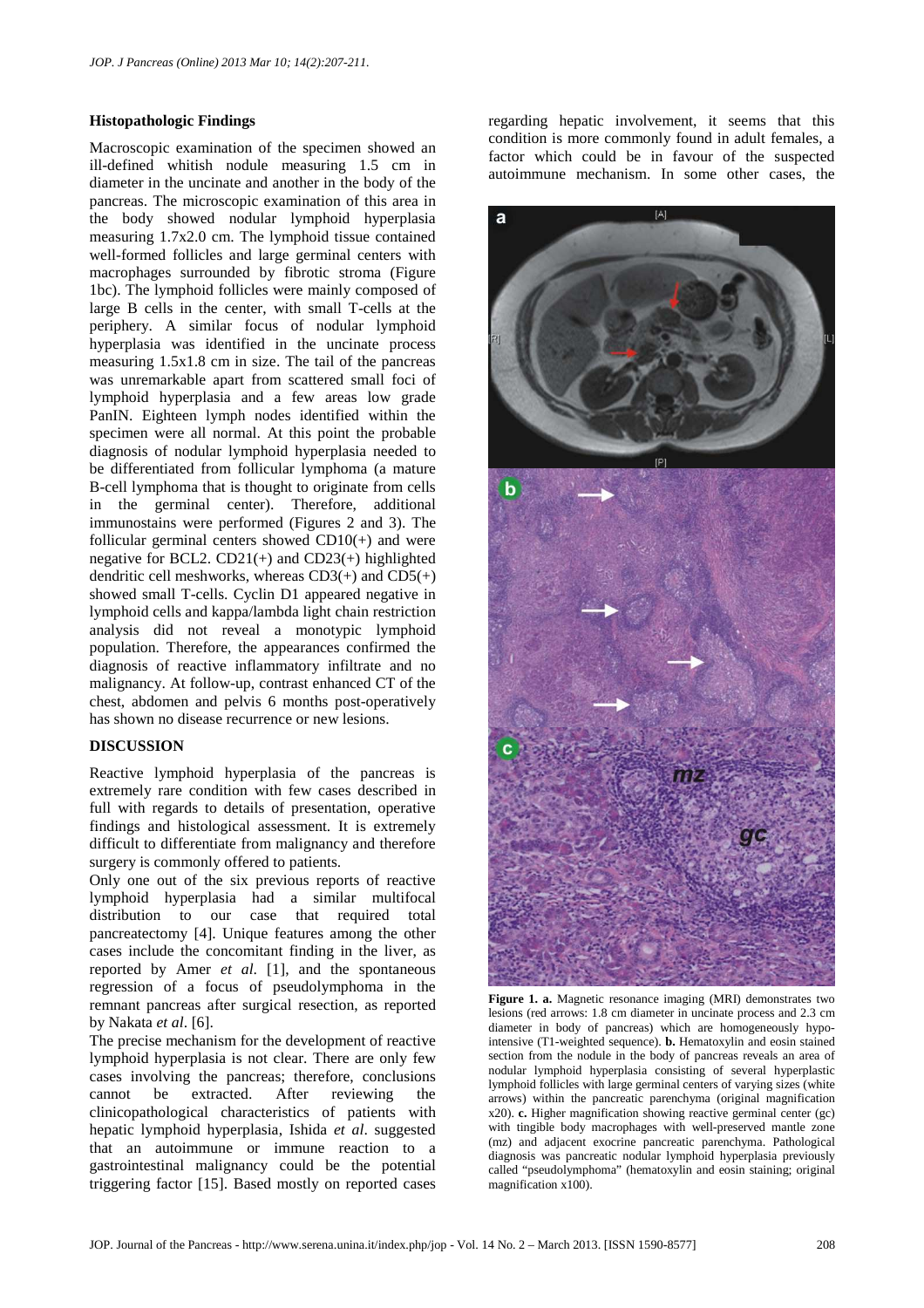

Figure 2. Immunohistochemical staining revealed a follicular infiltrate which was composed of centers with cells expressing B-cell characteristics that were CD10 positive (**a,**) and BCL-2 negative (**b.**) (BCL-2 negativity implies reactive rather than neoplastic follicles), whilst CD21 (**c.**) and CD23 (**d.**) staining demonstrated regular and orderly network of follicular dendritic cells as in reactive lymphoid follicles, thus supporting the diagnosis of reactive lymphoid follicular hyperplasia.

administration of a vaccination or anticonvulsant drugs have been suggested as the trigger [16, 17]. Reactive lymphoid hyperplasia is primarily considered a benign condition and spontaneous regression of lesions in the liver and lungs has been observed [12, 18]. However, the malignant transformation of pseudolymphoma it has also been sporadically reported [19, 20]. For this reason the term reactive lymphoid hyperplasia seems to be more appropriate, as it better denotes the benign nature of this entity.

It seems that it is difficult to differentiate the exact nature of this uncommon pancreatic lesion based only on imaging. According to similar reports involving the liver, these lesions demonstrate low signal in T1 weighted images and intermediate or high signal T2 weighted images [21]. Contrast-enhanced CT scan could not identify the lesions within the pancreas in our patient, confirming other reports that lymphoid hyperplasia appears as a hyperdense lesion which is impossible to differentiate from a pancreatic malignancy [1, 4]. However, EUS demonstrated a welldefined rounded hypoechoic vascular lesion, highly suggestive of a NET in our case, but unfortunately fine-needle aspiration (FNA) was not conclusive. Importantly, primary pancreatic lymphoma should be

differentiated from lymphoid hyperplasia. Though this may share some radiologic characteristics [22], the diagnosis should be confirmed based on histology obtained by FNA-biopsy.

Immunophenotyping can help to differentiate reactive lymphoid hyperplasia from mantle cell, mucosaassociated lymphoid tissue (MALT) and follicular lymphomas. Mantle cell lymphoma is a non-Hodgkin's lymphoma, which may arise from a peripheral B-cell of the inner mantle zone (naïve pre-germinal center type) [23]. Its characteristic immunophenotype is usually CD20(+), CD10(-), CD5(+) (80%) and CD23(+) [24, 25]. Mantle cell lymphomas also exhibit strong expression of BCL2 protein (95%) [23, 25]. In addition, mantle cell lymphoma tumor cells have a unique t(11;14) (q13;q32) chromosomal translocation that juxtaposes the cyclin D1 gene (*CCND1*) on chromosome 11 to the immunoglobulin heavy chain (IgH) [24]. This results in CCND1 overexpression, which is directly related to mantle cell lymphoma pathogenesis. In contrast, MALT lymphomas typically have the immunophenotype:  $CD19(+)$ ,  $CD20(+)$ , CD21(+), CD79a(+), CD5(-), CD10(-), CD23(-) and cyclin D1(-) [26], Whereas follicular lymphomas are characterized by t(14;18) (q32;q21) translocation,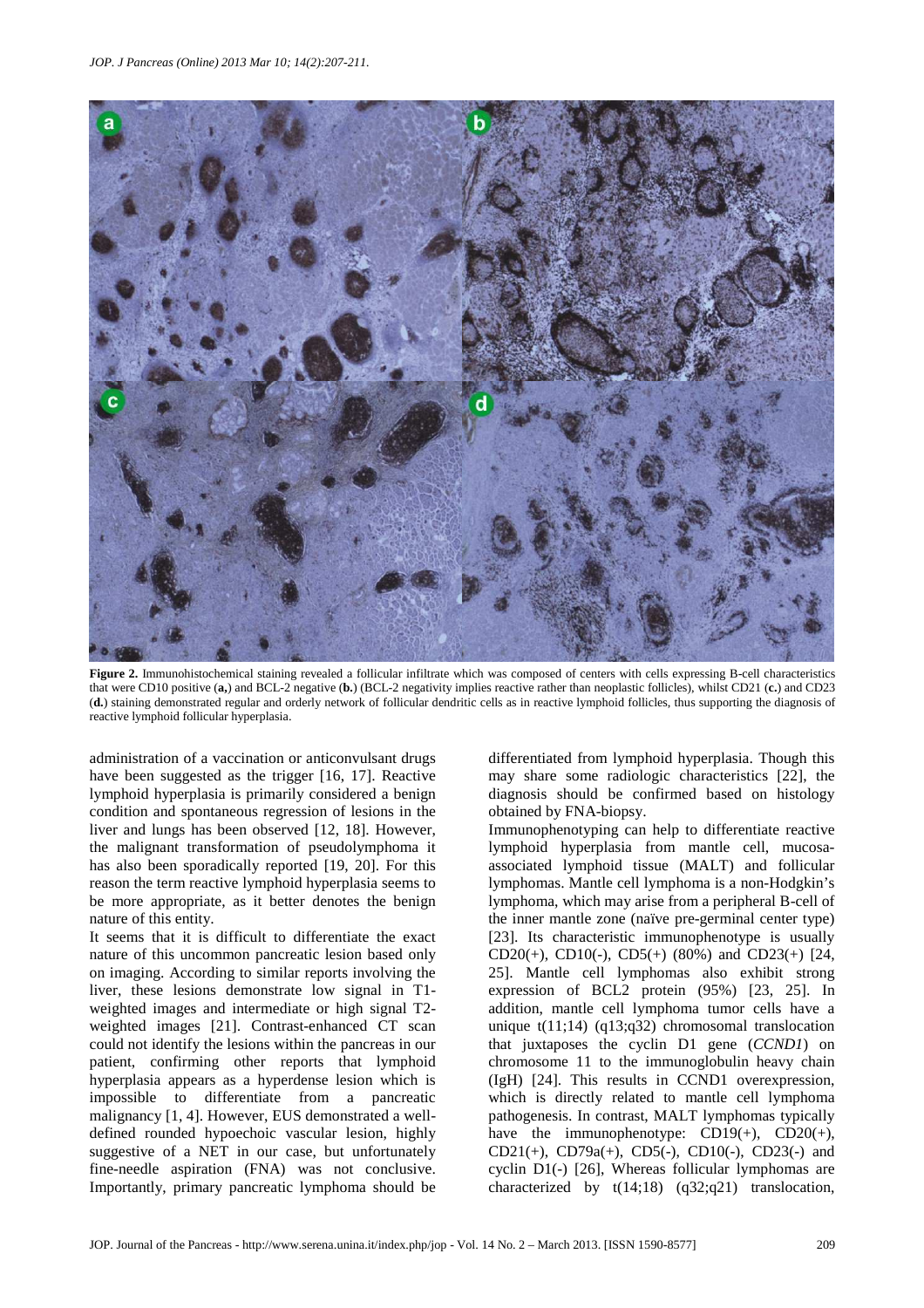involving the Bcl-2 gene (*BCL2*) on chromosome 18 juxtaposed with the immunoglobulin heavy chain (IgH) [27]. This leads to upregulation of the anti-apoptotic BCL2 protein (85-92%) [25, 27, 28]. Follicular lymphomas also express a large spectrum of B-cell markers (CD20, CD19, CD22, CD79a, and Pax5), and are normally:  $CD10(+)$  (up to 90%),  $BCL6(+)$ ,  $CD5(-)$ and cyclin  $D1(-)$  [28]. The observation of CD10(+) B cells co-expressing BCL2 in the follicles favors the diagnosis of follicular lymphoma [28].



**Figure 3.** Further immunohistochemical staining. Whilst the lymphoid follicles are mainly composed of large B cells in the center, the periphery consisted of small T-cells positive for CD3 (**a.**) and CD5 (**b.**). Immunostaining for cyclin D1 (**c.**) was negative in lymphoid cells, therefore excluding mantle cell lymphoma.

#### **CONCLUSION**

Though an extremely rare condition, reactive lymphoid hyperplasia should be included in the differential diagnosis of hypoechoic lesions localized in the pancreas. Conclusions cannot be made regarding its diagnosis and management, since there are only a few papers published so far describing this entity within the pancreas. Its benign nature can allow a more conservative management (with active follow-up), rather than radical surgery, provided that a definitive and safe diagnosis can be achieved.

**Conflicts of interest and source of funding** The authors have disclosed that they have no significant relationships with, or financial interest in, any commercial companies pertaining to this article

#### **References**

1. Amer A, Mafeld S, Saeed D, Al-Jundi W, Haugk B, et al. (2012) Reactive lymphoid hyperplasia of the liver and pancreas. A report of two cases and a comprehensive review of the literature. Clin Res Hepatol Gastroenterol 36: e71-80.

2. Babaryka I, Thomas E (1981) [Pancreatitis lymphomatosa (author's transl)]. Zentralbl Allg Pathol 125: 315-318.

3. Hatzitheoklitos E, Buchler MW, Friess H, DiSebastiano P, Poch B, et al. (1994) Pseudolymphoma of the pancreas mimicking cancer. Pancreas 9: 668-670.

4. Kim JW, Shin SS, Heo SH, Jeong YY, Kang HK, et al. (2011) Imaging findings of localized lymphoid hyperplasia of the pancreas: a case report. Korean J Radiol 12: 510-514.

5. Nakashiro H, Tokunaga O, Watanabe T, Ishibashi K, Kuwaki T (1991) Localized lymphoid hyperplasia (pseudolymphoma) of the pancreas presenting with obstructive jaundice. Hum Pathol 22: 724- 726.

6. Nakata B, Amano R, Matsuoka J, Sugimori S, Ohsawa M, et al. (2012) Spontaneously complete regression of pseudolymphoma of the remnant pancreas after pancreaticoduodenectomy. Pancreatology  $12.215 - 218$ 

7. Tokunaga O, Watanabe T, Morimatsu M (1987) Pseudolymphoma of the stomach. A clinicopathologic study of 15 cases. Cancer 59: 1320-1327.

8. Bergman R (2010) Pseudolymphoma and cutaneous lymphoma: facts and controversies. Clin Dermatol 28: 568-574.

9. Chang DW, Weiss PR (1995) Pseudolymphoma of the breast. Plast Reconstr Surg 95: 145-147.

10. Abbondanzo SL, Rush W, Bijwaard KE, Koss MN (2000) Nodular lymphoid hyperplasia of the lung: a clinicopathologic study of 14 cases. Am J Surg Pathol 24: 587-597.

11. Saltzstein SL (1963) Pulmonary Malignant Lymphomas and Pseudolymphomas: Classification, Therapy, and Prognosis. Cancer 16: 928-955.

12. Zen Y, Fujii T, Nakanuma Y (2010) Hepatic pseudolymphoma: a clinicopathological study of five cases and review of the literature. Mod Pathol 23: 244-250.

13. Knowles DM, Jakobiec FA, McNally L, Burke JS (1990) Lymphoid hyperplasia and malignant lymphoma occurring in the ocular adnexa (orbit, conjunctiva, and eyelids): a prospective multiparametric analysis of 108 cases during 1977 to 1987. Hum Pathol 21: 959-973.

14. Adsay NV, Basturk O, Klimstra DS, Kloppel G (2004) Pancreatic pseudotumors: non-neoplastic solid lesions of the pancreas that clinically mimic pancreas cancer. Semin Diagn Pathol 21: 260-267.